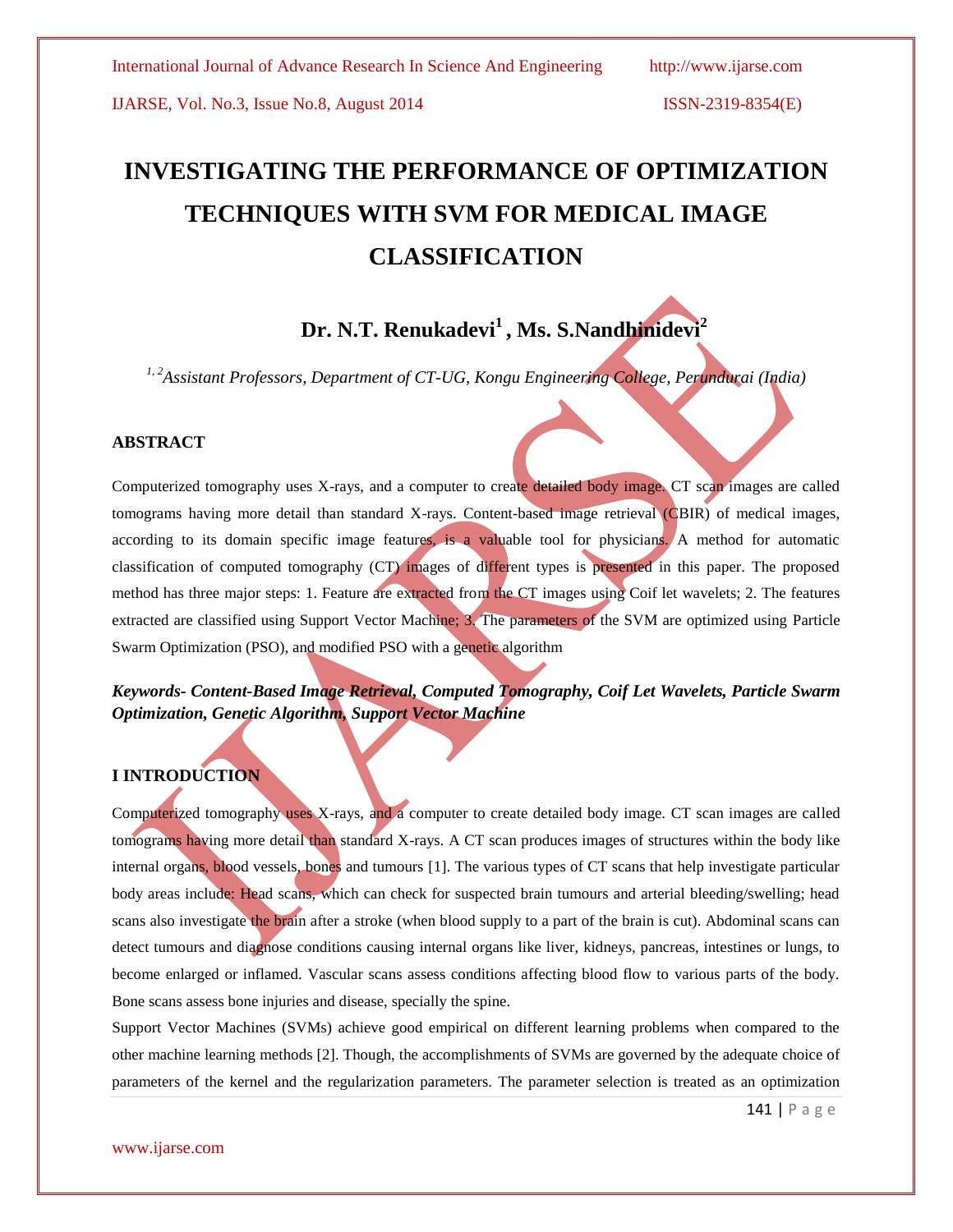problem wherein a search technique is used to the optimal parameters to maximize the SVM performance [3][4][5]. Even though search techniques represent a systematic approach for parameter selection in SVM, it can also be expensive if the number of parameters to be evaluated during the search process is large [6].

Classification includes a broad range of decision-theoretic approaches that is used for identification of images. All classification algorithms are mainly based on the assumption that the image in question portrays one or more features and each of these features belongs to one of several distinct and exclusive classes. The class specifies a prior by an automatically clustered into sets of prototype classes, where the analyst merely specifies the number of desired categories.

Image classification analyzes the numerical properties of various image features and organizes the data into categories. Classification algorithms mainly employs into two phases of processing such as training and testing. In initial training phase, the characteristic properties of typical image features are isolated based on the training class, is created. In the subsequent testing phase, these feature-space partitions are used for classification of image features. The description of training classes is an extremely important component of the classification process.

- Supervised classification: here the statistical processes or distribution-free processes can be used for extraction of class descriptors.
- Unsupervised classification: it relies on clustering algorithms for automatically segment the training data into prototype classes.

A support vector machine classification can be constructed as a hyper plane or set of hyper planes in a high or infinite-dimensional space, which are used for classification. A separation is achieved by the hyper plane that consists of the largest distance to the nearest training data points of any class so-called as functional margin, since in general the larger the margin the lower the generalization error of the classifier. SVM is a binary classifier and it is immune to noise.

A different method to SVM parameter selection is based on Meta-Learning wherein the SVM parameter selection is treated as supervised learning tasks [7]. In this, the characteristics of the training examples and the performance achieved for a set of parameters for the problem are stored. Meta-learners on the basis of the set of training examples received as input, predicts the best values for the parameters for a new problem. The Meta-Learning is also used as it is less expensive when compared to the search approach.

The SVM parameters are often selected by calculating different combinations of parameters and utilizing the combination which achieves the best performance for the particular dataset. To automatize the search process, various search and optimization techniques are used [8][9]. The search space is made up of a set of possible combination of parameters and a fitness function corresponding to performance measure achieved by the SVM is considered. Different search techniques available in the literature are based on Evolutionary Algorithms [10], gradient based techniques [11] Tabu search [12] and so on.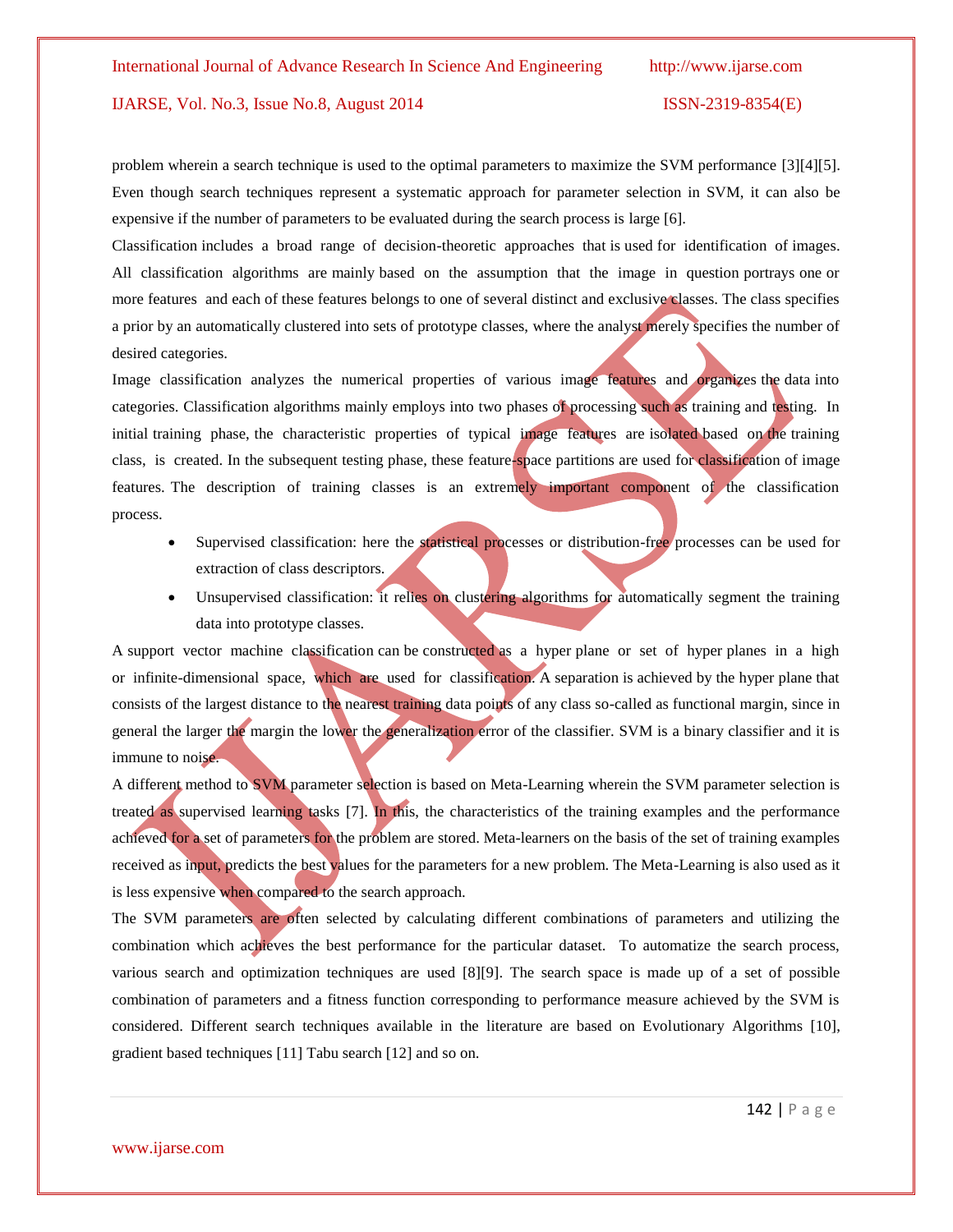#### **II OVERVIEW OF GA**

#### **Population Initialization**

The parameters in problem space are not calculated directly, but instead the feasibility solutions of the problem to be solved that are expressed as Chromosomes or individuals in genetic space by encoding. The population of kernel function parameter can be initialized.

#### **Fitness Function**

Fitness functions are used to distinguish the quality of individuals in population and it is the only guide for natural selection, which is usually derived from objective function. If the fitness function value is larger then there will be better in quality of individual [14][15]

#### **Selection**

By selection relay, tremendous individuals is found from old population, and new population can be build for reproduction of the next generation individual. If the fitness function value of individual is larger than the probability of being selected is higher. For instance, an selection method to fitness Proportion, is performed and the probability of being selected to the individual i is

 $p_i = \frac{F_i}{\sum_{j=1}^n F_j}$ 

(1)

In above formula, Fi is the fitness function values of the individual i, n is population size.

There are different types of selection process of which Roulette wheel selection is considered.

**Roulette–Wheel selection** : In this, the strings with higher fitness values has higher probability of being selected in the new mating pool. Fig shows that, the top surface area of Roulette wheel is divided as N parts according to their fitness values where higher fitness value string consumes larger area. Each part of the wheel represents a string like f1, f2, f3,....fn. A fixed pointer is used here for identifying the selected string or winner of the rotation and the wheel is rotated either in clockwise or anti-clockwise. After N rotation, N number of string can be selected to form a new population of size N. The probability of a string to be selected after a rotation is proportional to its area or its fitness value.

#### **Crossover**

It is used to find two individuals randomly from the present population, whose chromosome information"s are exchanged and combined for each other to pass outstanding characteristics of father string down to son string, in order to reproduce the new admirable individuals. The original crossing method is adopted here because all individuals are encoded with real.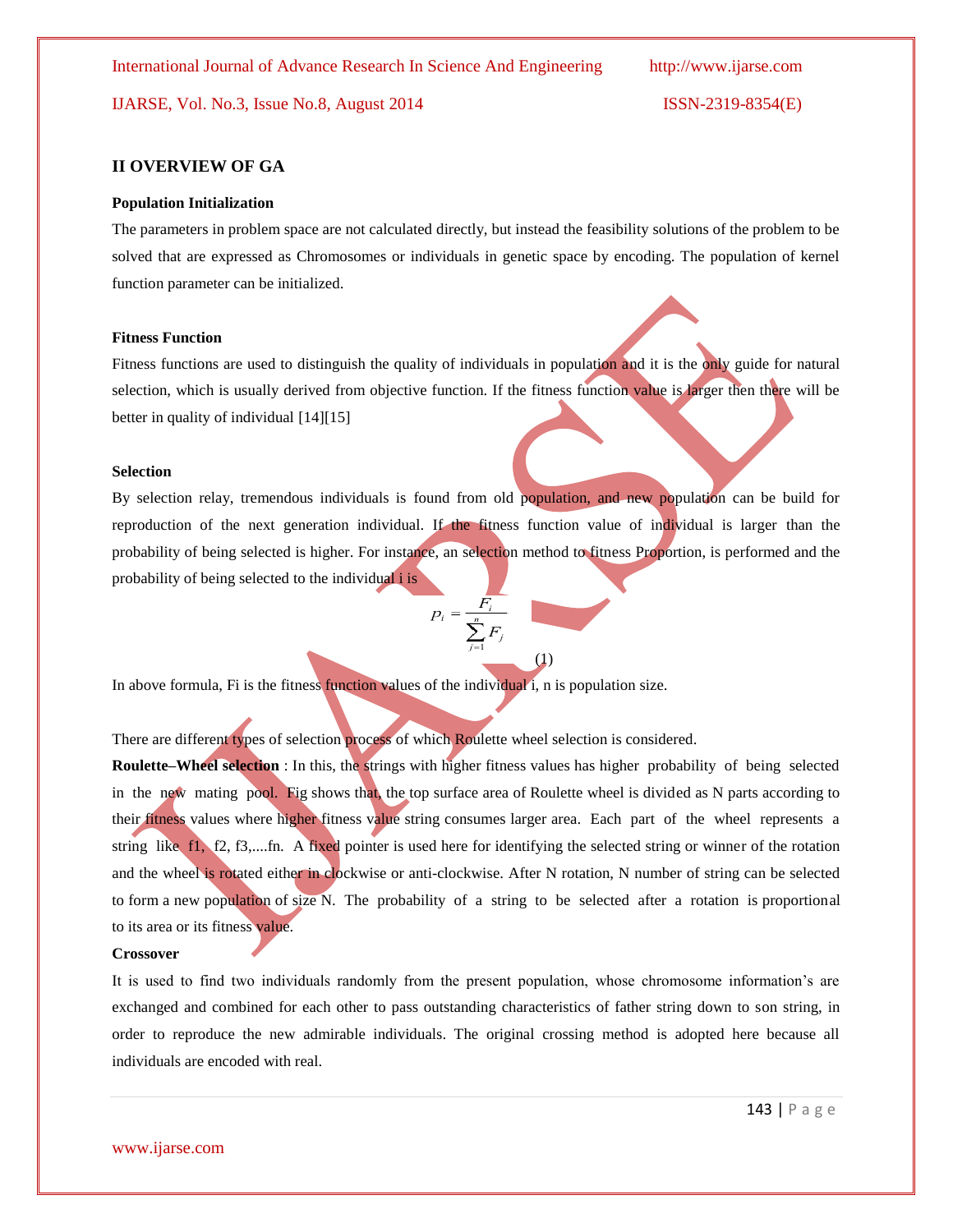International Journal of Advance Research In Science And Engineering http://www.ijarse.com

## IJARSE, Vol. No.3, Issue No.8, August 2014 ISSN-2319-8354(E)

$$
155N-2319-8334(E)
$$

$$
a_{kj} = a_{ij}(1-d) + a_{li}d
$$
  

$$
a_{lj} = a_{lj}(1-d) + a_{ki}d
$$

(2)

In above formula, d is a random number on interval (0, 1) [18].

#### **Different types of crossovers are**

- Single-point crossover: Here crossover operation is done at a single point i.e. a single point which is selected between 1 and  $(L-1)$  at random where L is the length of the string.
- Two-point crossover: The only difference is that, it has two crossover sites rather than one as in single point cross over.
- Multi point crossover: In multiple crossover points are selected along the string length randomly with no duplicates and are sorted into ascending order. The bits between successive crossover points are exchanged alternatively between two parents in order to produce new offspring.
- Uniform crossover: It is more general version of multi point crossover. At each bit position there will be a tossing of coin which decides whether crossover will occur at that bit position or not. The mask consists of same length as the chromosome structure is created at random and the parity of the bits in the mask indicates which parent will supply the offspring with which bits. The "1" in the random mask means bits swapping and the "0" means bit replacing

#### **Mutation**

It helps to reproduce a better individual, which are randomly found from the present population and mutated slightly. Mutation aims at maintaining the diversity of population. The operation of mutation to the jth gene of the ith individual as follows

$$
a_{ij} = \begin{cases} a_{ij} + (a_{ij} - a_{\text{max}}) * f(g), & r \ge 0.5 \\ a_{ij} + (a_{\text{min}} - a_{ij}) * f(g), & r < 0.5 \end{cases}
$$

In above formula, max a and min a are upper and lower bounds of gene aij. r is a random number on interval (0, 1), g is the present number of iterations, maxG is the maximum evolutionary generation

(3)

In the current work, PSO is implemented for parameter selection of the RBF kernel of SVM. "Swarm intelligence" is usually used for optimization, to maximize or minimize the cost function by searching for a set of variable is termed optimization. Swarm optimizations are based on the collective behavior of the bees or ants, or social behavior of bird flocking and fish schooling. The Particle Swarm Optimization algorithm is a population-based stochastic search algorithm and is efficient in solving complex non-linear optimization problem. The PSO is popular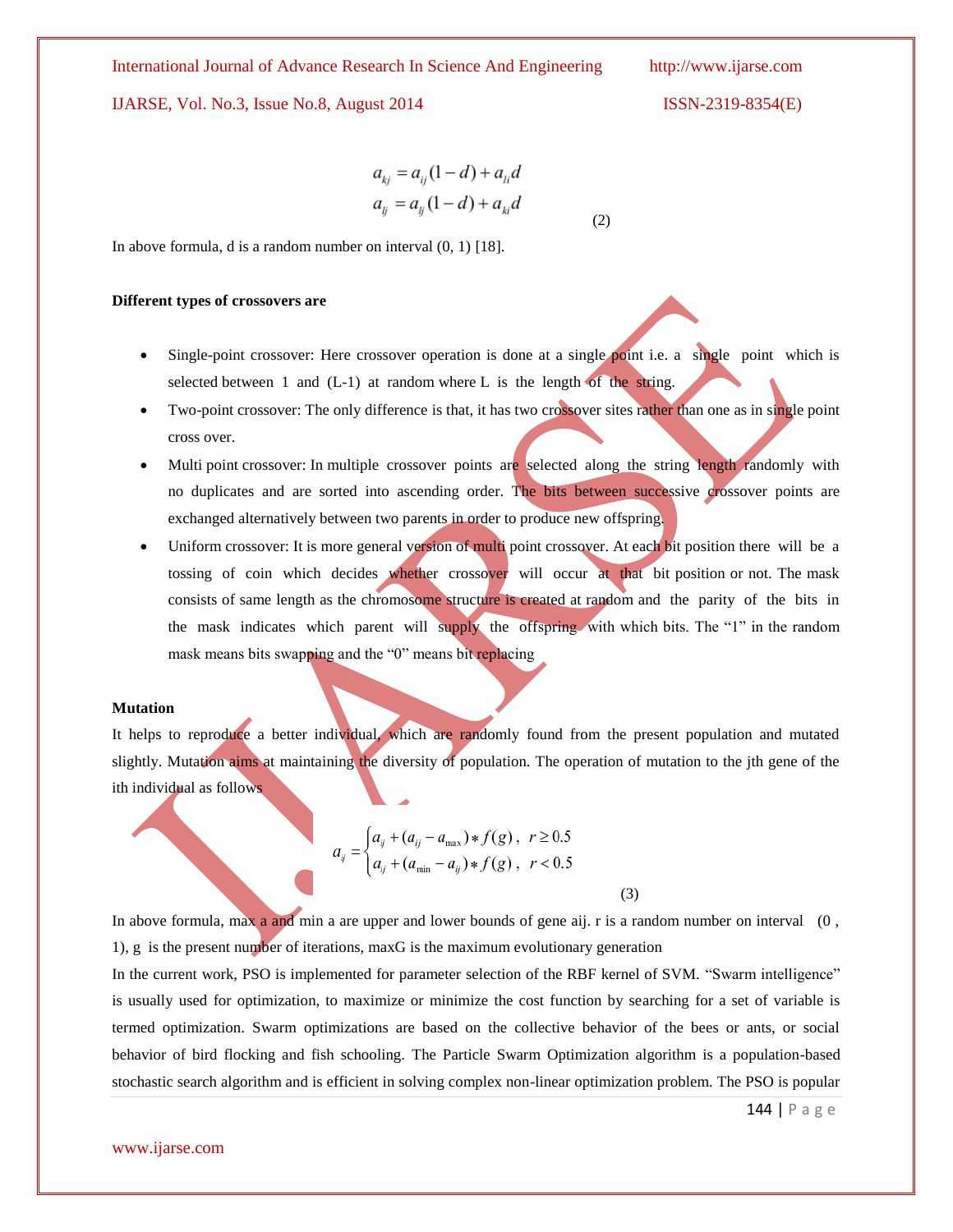as it is easily implemented, computationally inexpensive. To prevent premature convergence in PSO, the PSO is modified using genetic algorithm (GA).

#### **III RELATED WORKS**

Kharrat et al (2011) proposed a new approach for automatic classification of Magnetic Resonance (MR) human brain images as normal and abnormal. Wavelets Transform (WT) is used as input module to Genetic Algorithm (GA) for feature selection and Support Vector Machine (SVM) for classifying the MR images. The GA requires very less computation when compared with Sequential Floating Backward Selection (SFBS) and Sequential Floating Forward Selection (SFFS) methods. A reduction rate of 88.63% is realized and classification rate of 100% was obtained using the support vector machine.

Zhang et al (2010) presented adaptive chaotic particle swarm optimization (ACPSO) for optimizing parameters. The methodology is used to classify MR brain image as normal or abnormal. Wavelet transforms are used to extract features and principle component analysis (PCA) is applied to reduce the dimensions of features. Feed forward neural network is used to classify the features. To enhance the generalization, K-fold stratified cross validation was applied. The proposed method was evaluated using  $160$  images (20 normal, 140 abnormal), and classification accuracy of 98.75% was achieved.

Gal et al (2012) presented a multi-disciplinary approach to address the classification problem. The proposed methodology combined image features, meta-data, textual and referential information for classification of medical images. Image CLEF 2011 medical modality classification data set was used to evaluate the system's accuracy. Multiple kernels were used for classification; significantly better classification accuracy was achieved as the kernels were selected for different features. Best classification accuracy of 88.47% obtained and outperforms the other methods available in the literature.

Uma maheswari et al (2012) proposed PSO SVM for classification of DICOM images. The proposed method was used to recognise and classify brain images as normal and abnormal. Optimal recognition and detection of disease in DICOM images is crucial for the diagnosis process. The proposed method focused on recognition and classification based on combined approach of digital image processing incorporating PSO, GA and SVM. The combined approach by using PSO-SVM achieves high approximation capability and faster convergence.

#### **IV MATERIALS AND METHODS**

#### **Feature extraction using Coif let wavelet**

Coif lets are discrete wavelets designed to have scaling functions with vanishing moments [23]. The wavelet is near symmetric with N/3 vanishing moments and N/3-1 scaling functions. The function Ψ has 2N moments equal to 0 and the function  $\varphi$  has 2N-1 moments equal to 0. The support length of the two functions is 6N-1. The coifN  $\Psi$  and φ are considerably more symmetric than the dbNs. The coifN are compared to *db3N* or *sym3N* when considering the support length. When number of vanishing moments of Ψ is considered, coifN is compared to *db2N* or *sym2N*.[19]

145 | P a g e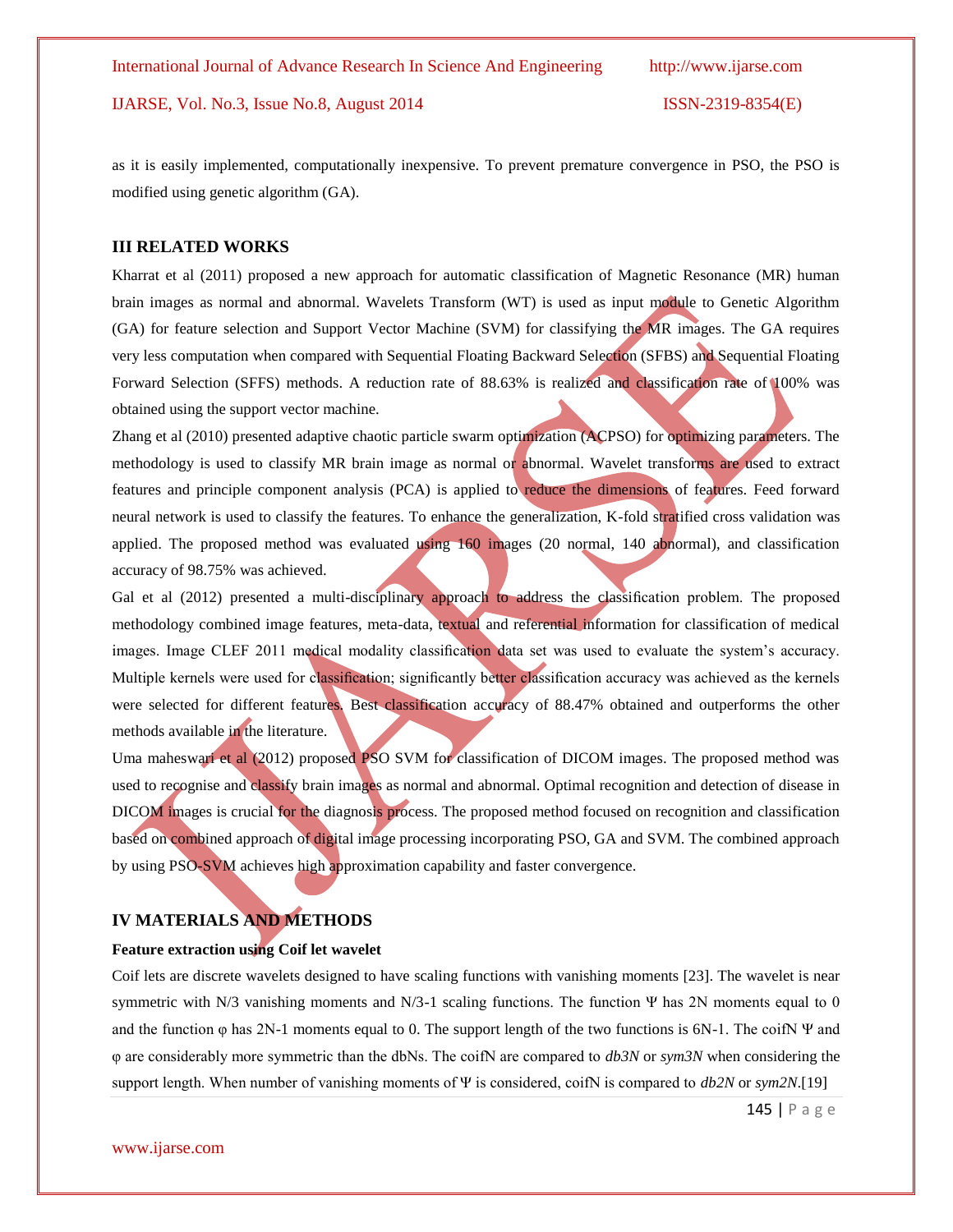www.ijarse.com

If s is a sufficiently regular continuous time signal, for large j the coefficient [23] 
$$
\langle s, \phi_{j,k} \rangle
$$
 is approximated by  $2^{-j/2} s(2^{-j} k)$ .

If s is a polynomial of degree d,  $d \leq N - 1$ , then the approximation becomes equality.

#### **Support Vector Machine (SVM)**

Given a set of features that can be represented in space, SVM maps features non-linearly into n dimensional feature space when provided with features set that can be represented in space. When a kernel is introduced with high computation the algorithm uses inputs as scalar products with classification being solved by translating the issue into a convex quadratic optimization problem with a clear solution being obtained by convexity [7]

In SVM, an attribute is a predictor variable and a feature a transformed attribute. A set of features describing an example is a vector. Features define the hyperplane. SVM aims to locate an optimal hyper plane separating vector clusters with a class of attributes on one side of the plane with the on the other side. The margin is the distance between hyper plane and support vectors. SVM analysis orients the margin that space between it and support vectors is maximized. Figure 4.1 shows a simplified SVM process overview.

## **Fig 4.1: Support vector machine**

Given a training set of  $(x_i, y_i)$ , *i*,  $2, \ldots$ *l* where  $x_i \in R^n$  and  $y \in \{1, -1\}^l$ , SVM has to solve the optimization problem of:

$$
\min_{w,b,\xi} \frac{1}{2} w^T w + C \sum_{i=1}^l \xi_i
$$
 (4)

$$
\text{Subject to } y_i \big( w^T \phi(x_i) + b \big) \ge 1 - \xi_i \text{ and } \xi_i \ge 0. \tag{5}
$$

The function  $\phi$  maps the vectors  $x_i$  in higher dimensional space. C>0 is penalty parameter of the error term.

This optimization model is solved through the use of the Lagrangian method, equal to the method for solving optimization problems in a separable case. One maximizes the dual variables Lagrangian:

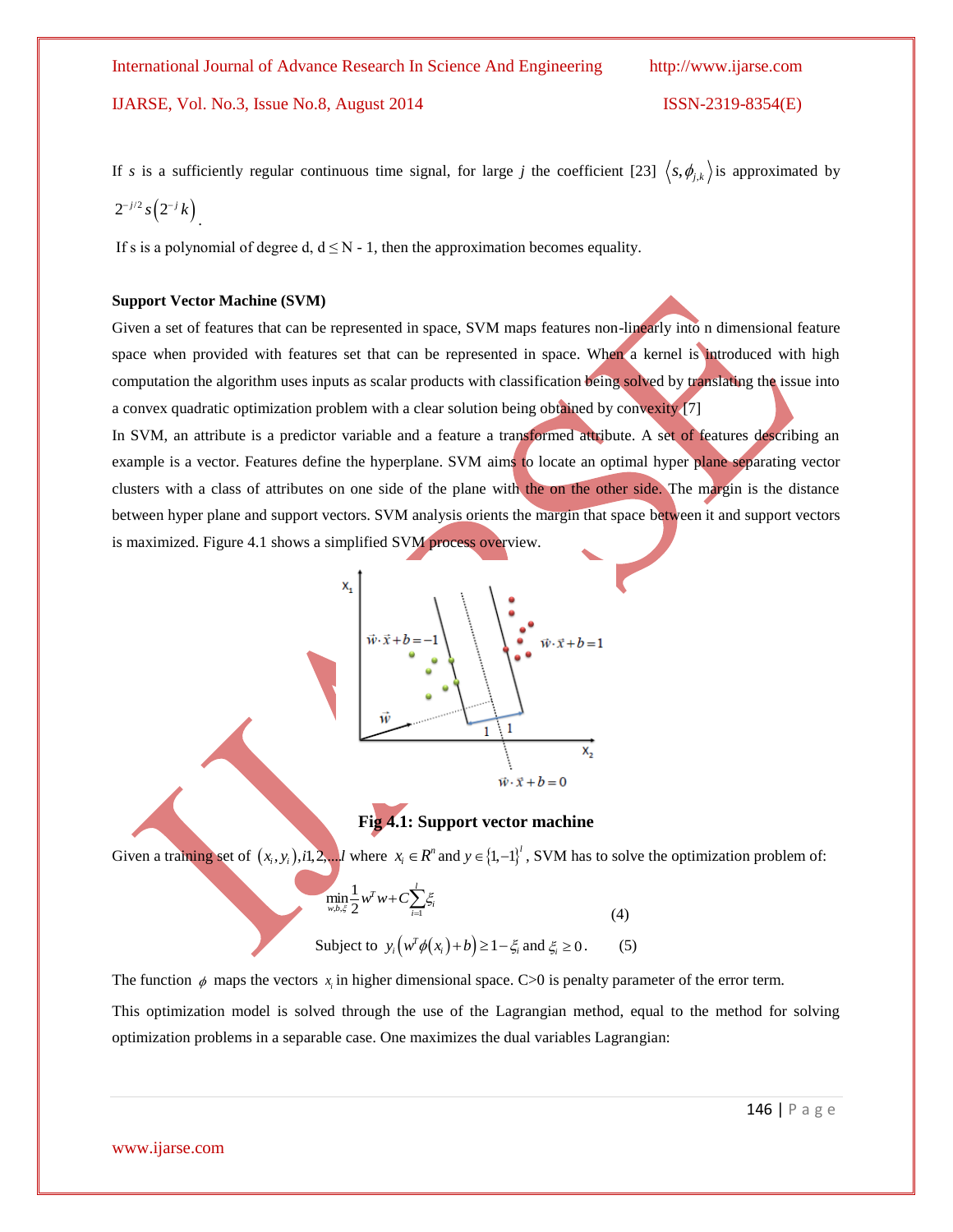International Journal of Advance Research In Science And Engineering http://www.ijarse.com

IJARSE, Vol. No.3, Issue No.8, August 2014

$$
ISSN-2319-8354(E)
$$

$$
Max_{\alpha} L_{D}(\alpha) = \sum_{i=1}^{m} \alpha_{i} - \frac{1}{2} \sum_{i,j=1}^{m} \alpha_{i} \alpha_{j} y_{i} y_{j} \left\langle x_{i} . x_{j} \right\rangle
$$
\n(6)

Subject to:  $0 \leq \alpha_i \leq C$  *i* = 1,.., *m* and 1  $\sum_{i=1}^{m} \alpha_i y_i = 0$  $\sum_{i=1}^{\infty} a_i y_i$  $\alpha$ <sub>i</sub> y  $\sum_{i=1}^{\infty} \alpha_i y_i =$ 

To find the optimal hyper plane, a dual LagrangianLD( $\alpha$ ) should be maximized as regards non-negative  $\alpha_i$  under the constrains  $\sum_{i=1}^{m} \alpha_i y_i = 0$  $\sum_{i=1}^{m} \alpha_i y_i = 0$  and  $0 \le \alpha_i \le C$ . The penalty parameter C, now the upper bound on  $\alpha_i$ , is user determined. A kernel function is defined as  $K(x_i, x_j) = \phi(x_i)^T \phi(x_j)$ . The Radial Basis function is given as follows:

(7)

$$
K(x_i, x_j) = \exp\left(-\gamma \|x_i - x_j\|^2\right), \gamma > 0
$$

**Maximum Maximum Maximum Maximum Maximum Maximum Maximum Theorem Constraints**  $\sum_{i=1}^{m} \alpha_i y_i = 0$  **and**  $0 \le \alpha_i \le C$ **. The p<br>
A kernel function is defined as**  $K(x_i, x_j) = \phi(x_i)$ **<br>
A kernel function is defined as**  $K(x_i, x_j) = \phi(x_i)$ **<br>** A proper parameter setting improves SVM classification accuracy. There are two parameters to be determined in the SVM model with the RBF kernel: C and gamma (γ). The value of C and γ influence the learning performance of the SVM. Intuitively the  $\gamma$  parameter defines the distance a single training example can reach, with low values meaning "far" and high values meaning "close". The C parameter trades off training examples misclassification against decision surface simplicity. A low C ensures a smooth decision surface while a high C attempts to classify training examples correctly. Experiments are undertaken to evaluate SVM performance through variations of the γ and C parameters [20][21].

#### **4.1. GA-SVM Algorithms**

There are two methods used to combine Genetic algorithm and SVM are as follows:

- Dealing with dataset: The initial training dataset are optimized by including the important samples in order to find a sample subset that preserves or improves the discrimination ability of SVM. Training on the subset is equal to the initial sample sets and the training time is greatly reduced. Main idea is to find out the important examples that affect the classification results significantly. If the feature vectors are removed, then the separating boundary can be changed.
- Defining parameters: The value of parameters is important in case of Support Vector Machines for better performance of algorithm. A methodology is presented to train SVM where the regularization parameter (C) was determined automatically by the use of an efficient Genetic Algorithm in order to solve multiple category classification problems [13].

GA-SVM algorithm is proposed using the character of GA in which searching the optimal combination is made to combine SVM classification algorithm to which it gets the tool of optimal columns combination. Fig. shows the process details of the GA-SVM algorithm. After users input for the dataset and column features, GA-SVM algorithm first acquire the feature of column dataset in which values are initialized with chromosome, and encodes the chromosome to create different combination columns of sub-dataset. The fitness function of chromosome is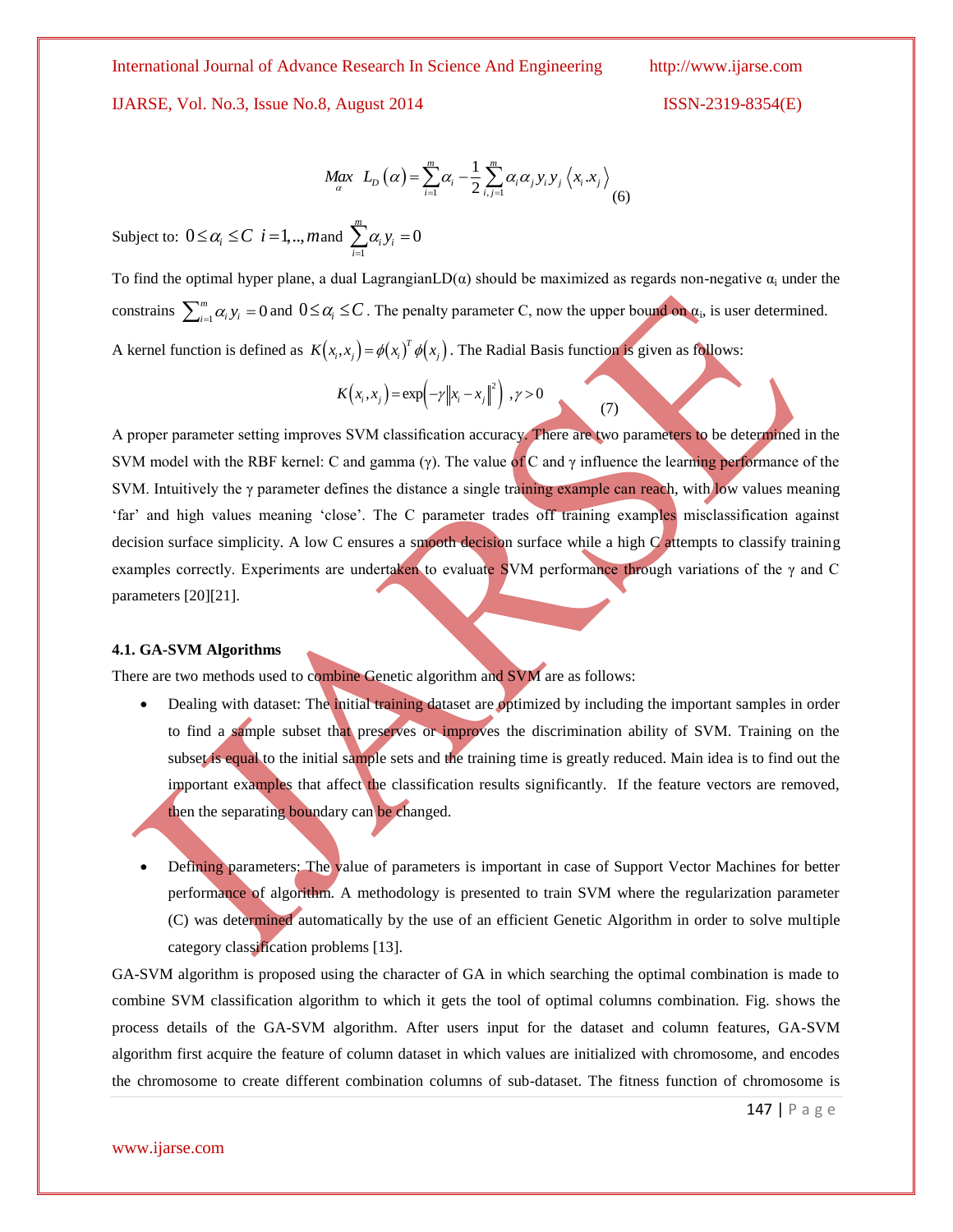evaluated to create fitness value of each chromosome based on condition of good or bad. Before the condition of satisfaction closed down, it continually passed through the evolution procedure such as selection, crossover and mutation in order to find the highest categories of predicted accuracy of the combination columns for the selecting key combination columns. The optimal combination searching of GA-SVM algorithm effectively reduces the dataset columns. The following figure 4.2 shows the process of GA-SVM algorithm. Also it is used to find the important columns that affects classification predicted accuracy and survive as the main column of dataset in classification predicted analysis to reduce the complexity of dataset.



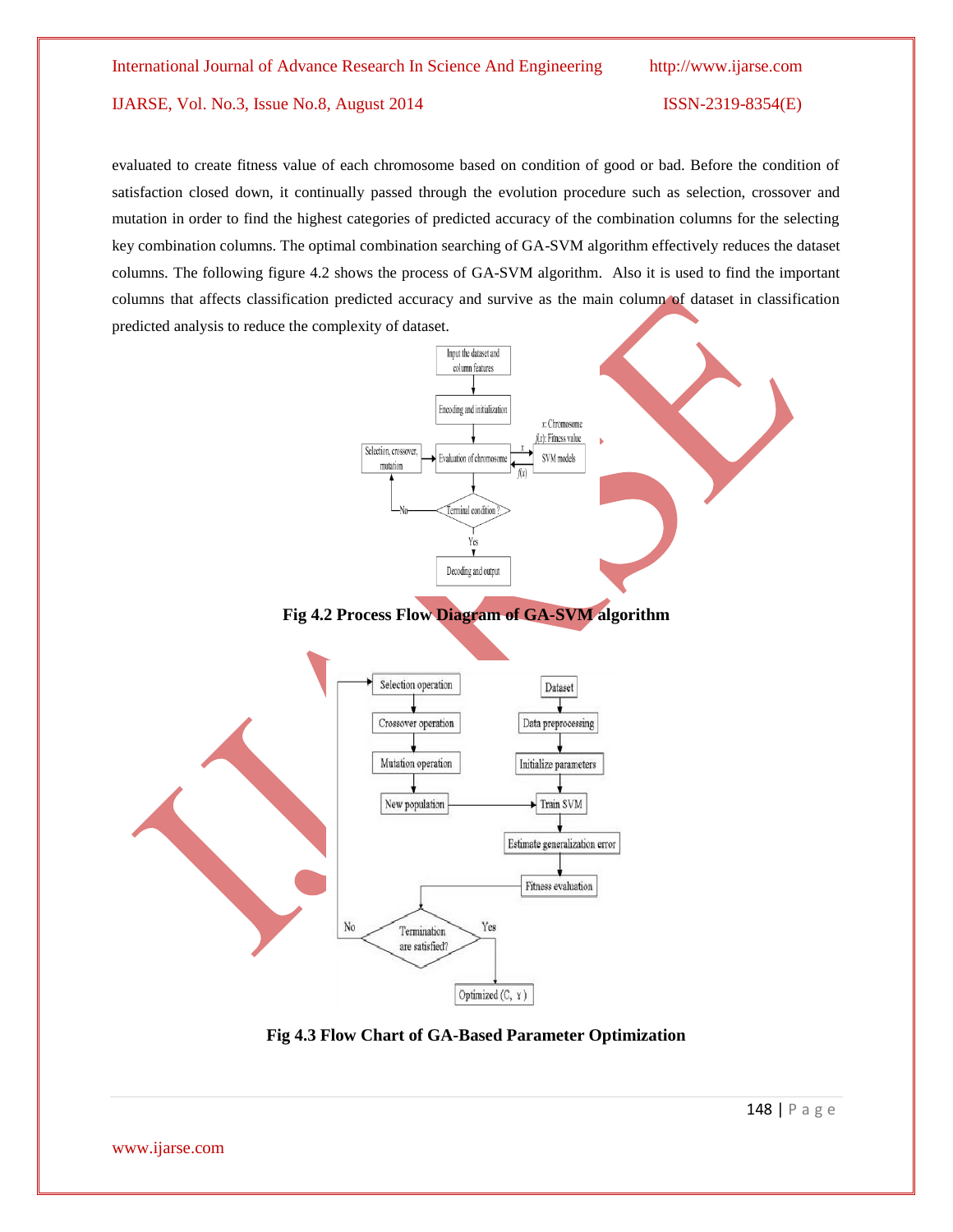Steps for New Generation Formation: A new generation can be formed by (a) selection of some individuals from current population based on their fitness values, (b) by exchanging part of the genes for the chromosomes in current generation with a certain probability using a crossover operator, (c) by modifying one or more genes in some chromosomes with a certain probability using a mutation operator, (d) selection of new off springs to substitute old individuals according to their fitness values and (e) rejecting others to keep the population size constant. The flow chart of the GA-based parameter optimization algorithm of the SVM is given away in following figure 4.3.

#### **4.2 PSO-SVM Algorithms**

To optimize the parameters C and  $\gamma$ , PSO is adapted to execute the search for optimal combination (C,  $\gamma$ ). The objective function for evaluating the quality of combination of parameters is based on Root Mean Squared Error (RMSE) achieved by the SVM in a 10-fold cross validation experiment. Thus, the PSO finds the combination of parameters with the lowest RMSE[16].

Each particle *i* represents a combination of parameters which also indicates the position of the particle in the search space. The velocity of the particle is indicative of the direction of the search of the particle. The PSO algorithm keeps updating the position and velocity of the particle in each iteration which leads to best regions in the search space. The velocity and the position of the particle are updated as follows:

$$
v_i^d = w v_i^d + c_1 r_1 (p_i^d - x_i^d) + c_2 r_2 (p_g^d - x_i^d)
$$
  

$$
x_i^d = x_i^d + v_i^d
$$
 (8)

where w is the Inertia weight; d represents the number of dimensions; i is the size of the population; the two "best" values - pbest and gbest - of a particle where 'pbest'  $(p_i^d)$  is the best solution achieved by the particle till then and 'gbest'  $(p_g^d)$  is the best value obtained till then by any particle in the population; c<sub>1</sub>, c<sub>2</sub> are positive constants; r1 and r2 are random values with value between  $(0, 1)$ .

The parameters w,  $c_1$ ,  $c_2$ ,  $r_1$ ,  $r_2$  in the PSO affect the performance of the algorithm significantly. The inertia weight controls the exploration and exploitation; generally  $0 < w < 1$  for the particles to converge. Higher value of w (near 1) favours global search and lower values less than 0.5 favours local search. The random numbers r1 and r2 are with value between (0, 1). The coefficients  $c_1$  and  $c_2$  are usually equal (i.e.,  $c_1 = c_2$ ) and has a value in the range of (0, 4). The value of  $c_1$  and  $c_2$  are significant as convergence is dependent on these values.

Convergence is feasible when  $1 > w > \frac{1}{2}(\phi_1 + \phi_2) - 1$  where  $\phi_1 = c_1 r_1$ ,  $\phi_2 = c_2 r_2$  Also for stochastic  $\phi_1$  and  $\phi_2$ ,

convergences results when 
$$
\phi_{\text{ratio}} = \frac{\phi_{\text{crit}}}{c_1 + c_2}
$$
 is close to 1 and  $\phi_{\text{crit}} = \sup \phi \left[ 0.5\phi - 1 < w, \ \phi \in (0, c_1 + c_2) \right]$ 

149 | P a g e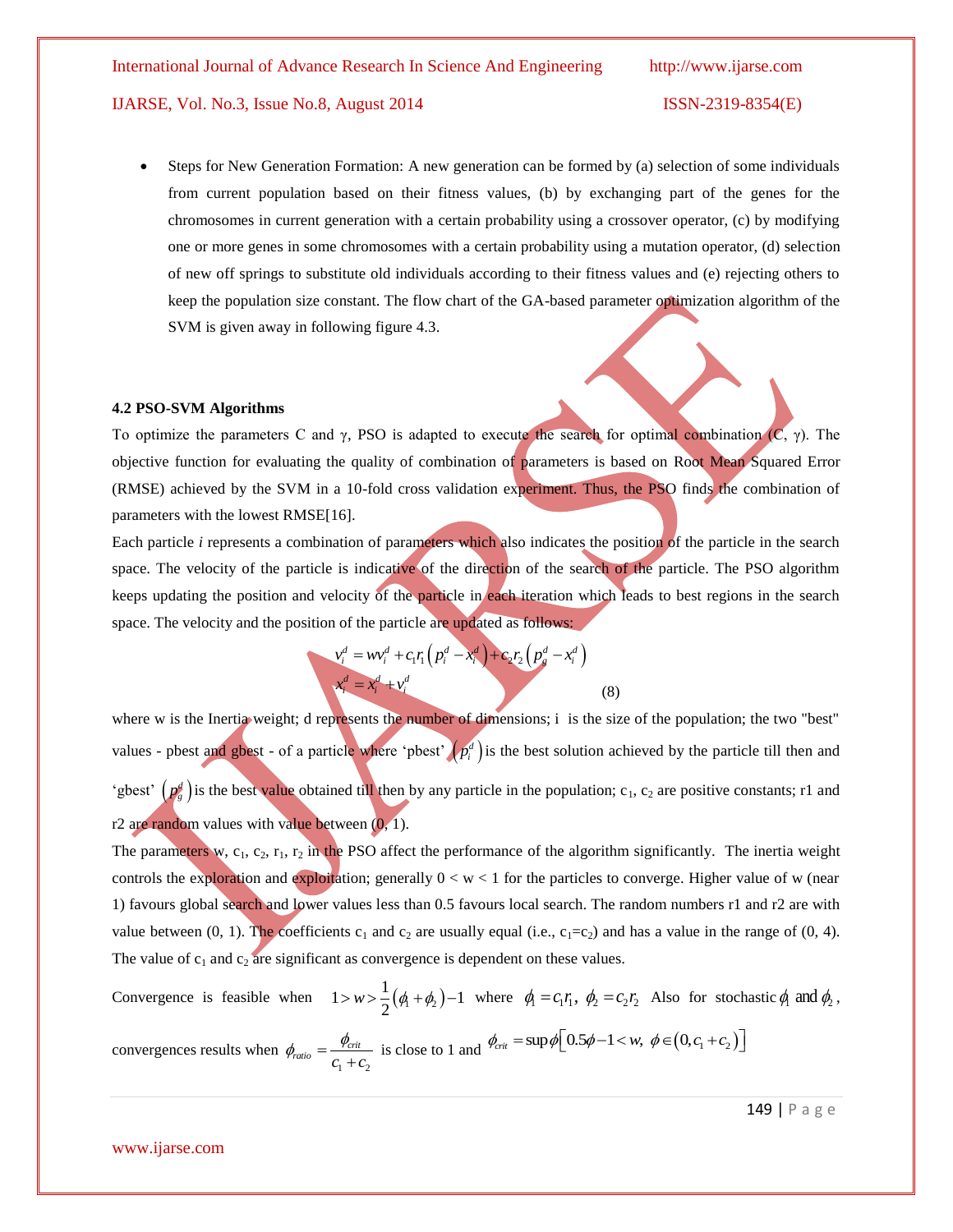To avoid premature convergence and to combine the coordinates to achieve high convergence speed, the classical PSO is modified using GA. The GA incorporated, coordinates the relationship of the PSO parameters to maximize the performance. The GA generates a population by encoding the PSO parameters. The fitness value is calculated based on  $\phi_{\text{ratio}}$  with the objective to maximize it. Genetic operators, selection, crossover and mutation, are applied to generate the next generation. On termination of the GA algorithm, the PSO parameters obtained are updated into PSO algorithm.

#### **V RESULTS AND DISCUSSION**

Experiments were conducted using 150 CT scans images of brain, chest and colon. Features were extracted using Coif let wavelet. Experiments were conducted to evaluate the classification accuracy for SVM-RBF, with PSO and with modified PSO. All the experiments were conducted for 10-fold cross validation. The classification accuracy and the root mean square error (RMSE) achieved is tabulated in Table 5.1. Shows the classification accuracy



From figure 5.1 and table 5.1 it is observed that the Classification Accuracy of SVM C and Gamma GA PSO with local search increases by 4.54 % than SVM C and Gamma PSO and increases by 4.6% than SVM C and Gamma GA with Kernel PCA.

### **VI CONCLUSIONS**

In this paper, to improve the performance of the SVM-RBF for classifying the CT images, the SVM parameters C and Gamma (γ) are optimized. Particle Swarm Optimization (PSO) is implemented to select the values of two SVM

150 | P a g e

www.ijarse.com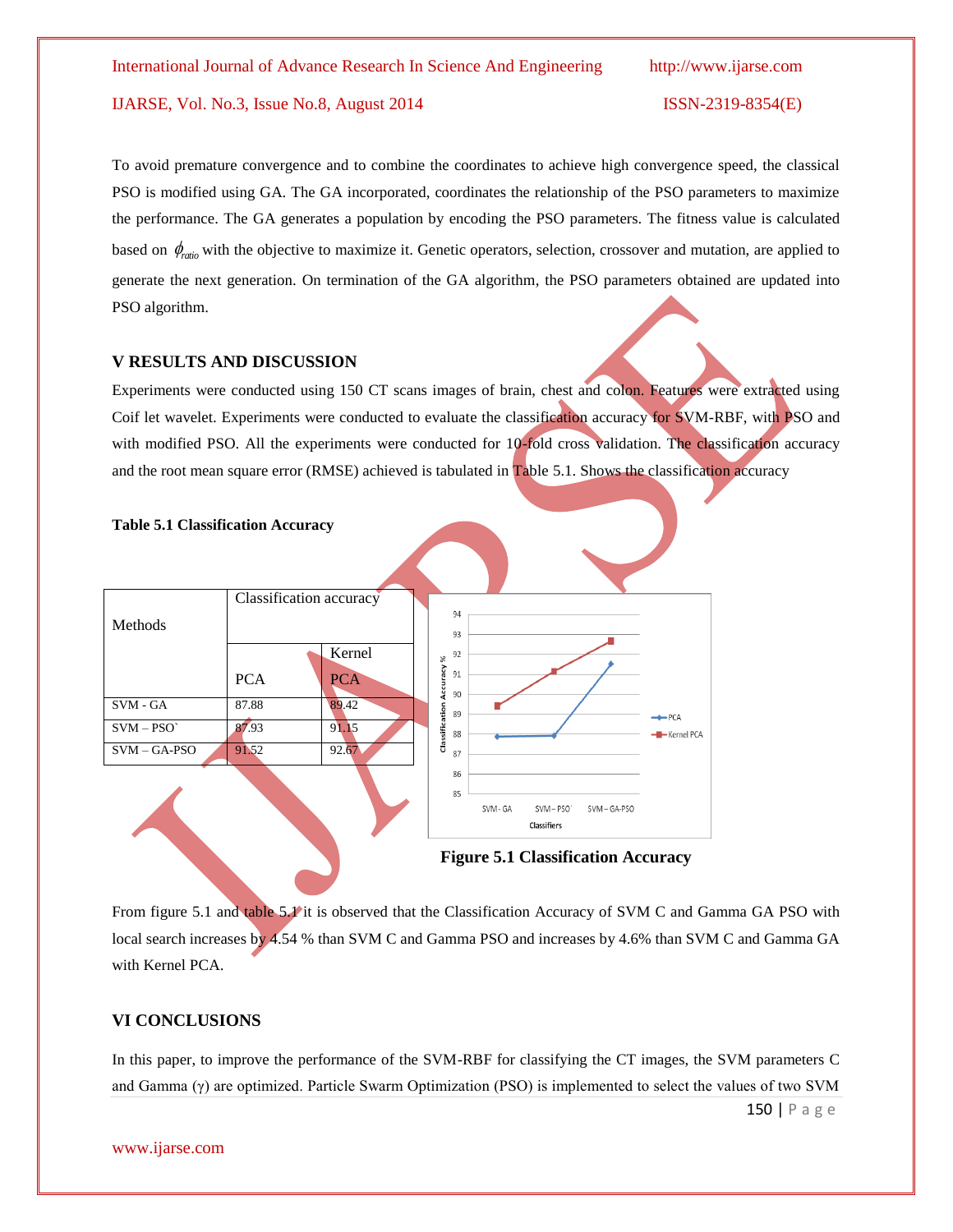parameters for classification problems. To avoid premature convergence and to combine the coordinates to achieve high convergence speed, the classical PSO is modified using GA. The experiments were conducted for 10-fold cross validation. The classification accuracy and the root mean square error (RMSE) achieved for the proposed modified PSO is significantly better.

### **REFERENCES**

- 1. Kalender, W. A. Computed tomography. (Wiley-VCH 2011).
- 2. C. Soares, P. Brazdil, and P. Kuba, "A meta-learning approach to select the kernel width in support vector regression," Machine Learning, vol. 54, no. 3, pp. 195–209, 2004.
- 3. Lorena and A. de Carvalho, "Evolutionary tuning of SVM parameter values in multiclass problems," Neuro computing, vol. 71, pp. 16–18, 2008.
- 4 S. Lessmann, R. Stahlbock, and S. Crone, "Genetic algorithms for support vector machine model selection," International Joint Conference on Neural Networks, pp. 3063–3069, 2006.
- 5 X. Guo, J. Yang, C. Wu, C. Wang, and Y. Liang, "A novel LS-SVMS hyper-parameter selection based on particle swarm optimization," Neurocomputing, vol. 71, pp. 3211-3215, 2008.
- 6 S. Ali and K. A. Smith-Miles, "A meta-learning approach to automatic kernel selection for support vector machines," Neuro computing, vol. 70, no. 1-3, pp. 173–186, 2006.
- 7 F. Friedrichs and C. Igel, "Evolutionary tuning of multiple svm parameters," Neurocomputing, vol. 64, pp. 107– 117,2005.
- 8 B. de Souza, A. de Carvalho, and R. Ishii, "Multiclass SVM model selection using particle swarm optimization," in Sixth International Conference on Hybrid Intelligent Systems, pp. 441–446, 2006.
- 9 S. Lessmann, R. Stahlbock, and S. Crone, "Genetic algorithms for support vector machine model selection," in International Joint Conference on Neural Networks, pp. 3063–3069, 2006.
- 10 O. Chapelle, V. Vapnik, O. Bousquet, and S. Mukherjee , "Choosing multiple parameters for support vector machines," Machine Learning, vol. 46, no. 1, pp. 131–159, 2002.
- 11 Xiaoyong LIU "A Hybrid Algorithm for Text Classification Problem", PRZEGL ĄD ELEKTROTECHNICZNY (Electrical Review), ISSN 0033-2097, 2012.
- 12 Fengchun Tian "Classification of Electronic Nose Data on Wound Infection Detection Using Support Vector Machine Combined GA", Journal of Computational Information Systems 8: 8, 2012.
- 13. Fengmei Gao, "Application of SVM Optimization Based on GA in Electronic Sphygmomanometer Data Fusion", IJCSI International Journal of Computer Science Issues, Vol. 10(1) ,2013.
- 14. D.E. Goldberg, K. Deb, " A comparison of selection schemes used in genetic algorithms," In G. Rawlins, (Ed.), Proceedings of Foundation of Genetic Algorithms-, San Mateo: Morgan Kaufmann,pp.69- 93, 1991.